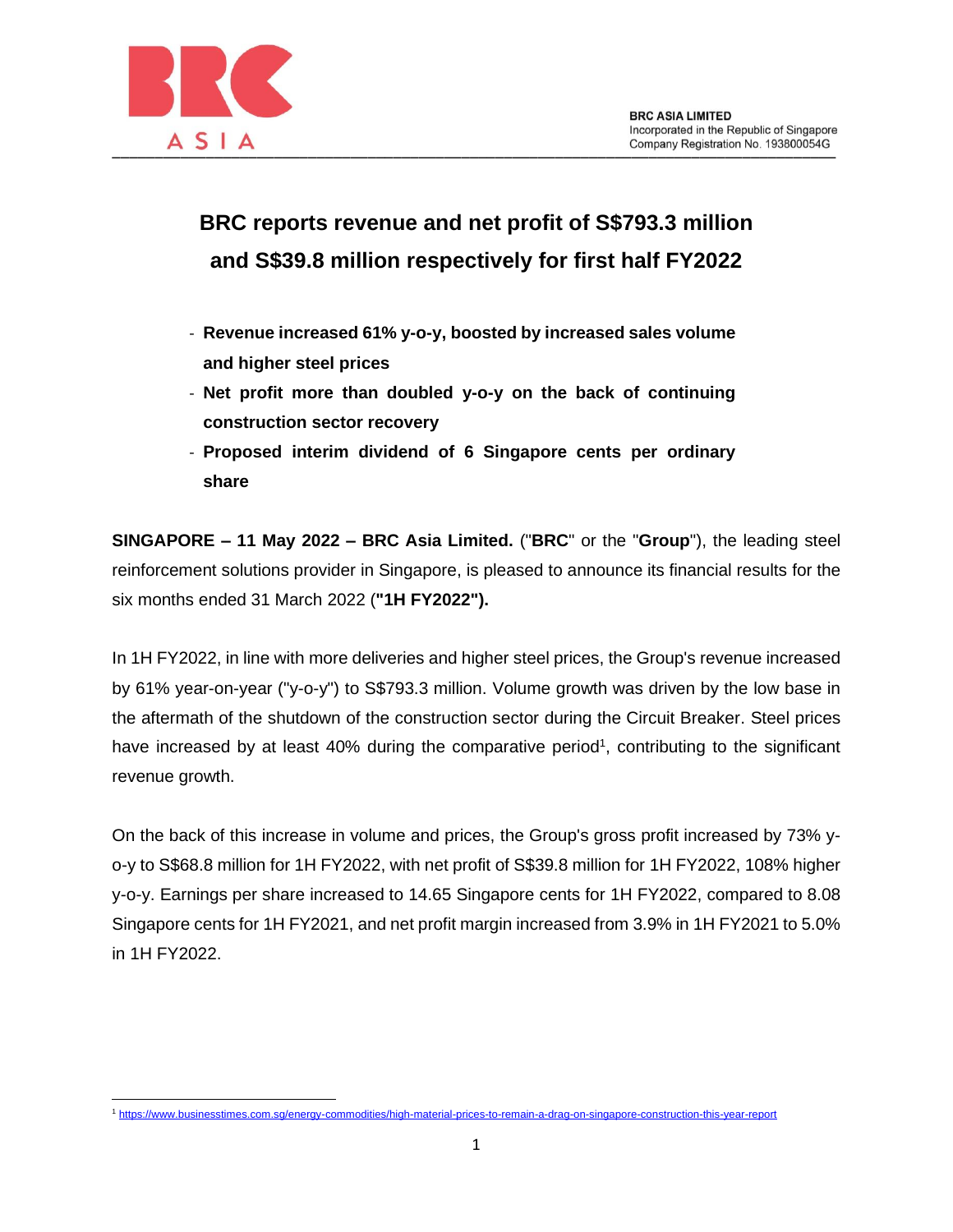

## **Financial Highlights**

| <b>Financial Highlights</b>             | <b>1H FY2022</b> | <b>1H FY2021</b> | Change (%)               |
|-----------------------------------------|------------------|------------------|--------------------------|
|                                         | (S\$'million)    | (S\$'million)    |                          |
| Revenue                                 | 793.3            | 492.7            | 61                       |
| <b>Gross profit</b>                     | 68.8             | 39.6             | 73                       |
| <b>Gross profit margin</b>              | 8.7%             | 8.0%             | +0.7 ppts <sup>2</sup>   |
| Operating expenses <sup>1</sup>         | 24.4             | 20.5             | 19                       |
| <b>Operating profit</b>                 | 47.4             | 23.6             | 101                      |
| <b>Operating profit margin</b>          | 6.0%             | 4.8%             | +1.2 ppts <sup>2</sup>   |
| Net profit attributable to shareholders | 39.8             | 19.2             | 108                      |
| <b>Net profit margin</b>                | 5.0%             | 3.9%             | $+1.1$ ppts <sup>2</sup> |
| Earnings per share <sup>3</sup>         | 14.65            | 8.08             | 81                       |

<sup>1</sup> Operating expenses include distribution expenses, administrative expenses, finance costs, other operating expenses and impairment loss on trade receivables

<sup>2</sup> Ppts: Percentage points (rounded)

<sup>3</sup> Basic and fully diluted. Singapore cents

Out of the recorded provision for onerous contracts of S\$46.1 million at the beginning of the financial period, a net reversal of S\$1.8 million was made in 1H FY2022. Reversal of provision for onerous contracts were attributed to reversal of provisions made as at 30 September 2021 for deliveries in 1H FY2022, partly offset by additional provisions for deliveries beyond 31 March 2022.

Operating expenses increased by 19.0% y-o-y to S\$24.4 million in 1H FY2022 from S\$20.5 million in 1H FY2021, mainly due to an increase in administrative expenses from S\$8.4 million in 1H FY2021 to S\$13.0 million in 1H FY2022, which were largely attributable to higher staff-related costs and trade credit insurance expenses commensurate with higher revenue. While distribution expenses remained stable during 1H FY2022, other operating expenses increased by S\$0.8 million to S\$5.4 million in 1H FY2022, mainly due to higher fair value loss on trade receivables. The increase in operating expenses was offset by a reduction in impairment loss on trade receivables by S\$0.9 million in 1H FY2022 due to a smaller increase in trade receivables y-o-y.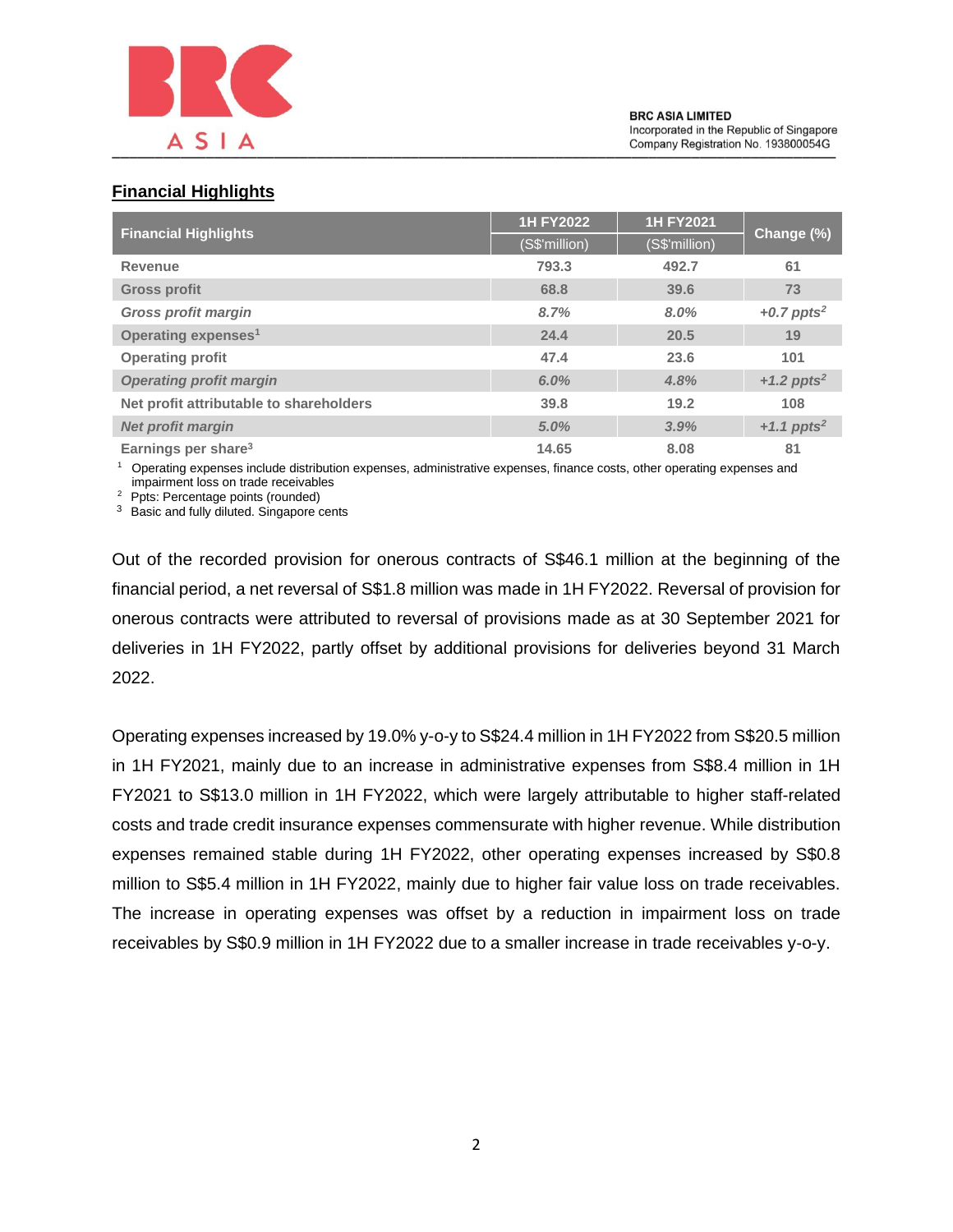

## **Market Overview and Outlook**

The Ministry of Trade and Industry ("MTI") posted advance growth estimates on 14 April 2022 based off data from the first two months of 2022. This early estimate showed that the Singapore economy grew by 3.4% y-o-y for 1Q 2022, down from the 6.1% growth in 4Q 2021. The higher growth rate in 1Q 2021 can be attributed to recovery over the impact and low base of 1Q 2020 when COVID-19 first affected the economy.

The local construction sector continued recovering, albeit at a slower pace, growing by 1.8% y-oy in 1Q 2022, after the phenomenal double-digit y-o-y growth rates of 2Q and 3Q of 2021. However, in absolute terms, the value-added of the sector remained 25.3% below the prepandemic levels as labour shortages from border restrictions slow down the rate that activities may resume.

With the lifting of border restrictions in 2022<sup>2</sup>, many companies have stepped up their hiring to meet the demand of project delivery<sup>3</sup>. These border restrictions had previously hampered hiring as new or replacement foreign workers required a lengthy quarantine stay regardless of vaccination status.

From the start of the geo-political conflict in Ukraine in February this year, the price of steel rebar has risen by 18% to S\$1,300 per tonne.<sup>4</sup> This can affect the ongoing fixed price lump sum contracts developers have, as well as future contracts they bid for as prices are volatile. For public housing, HDB has stepped in to aid their main contractors through an extended period of protected steel price.<sup>5</sup>

Commenting on the Group's performance and outlook, Mr. Seah Kiin Peng, Chief Executive Officer of the Group, said, *"This is a good set of half-year results, and we would like to thank shareholders for their continuing support by locking in an interim dividend of 6 Singapore* 

<sup>2</sup> <https://www.straitstimes.com/singapore/singapore-to-ease-border-restrictions-travel-to-be-almost-like-before-covid-19-pm-lee>

<sup>3&</sup>lt;br><https://www.straitstimes.com/singapore/jobs/singapore-steps-up-hiring-of-foreign-labour-in-q1-as-it-gradually-reopens-borders>

<sup>4</sup> <https://www.businesstimes.com.sg/companies-markets/soaring-raw-material-prices-may-cause-singapore-developers-to-delay-projects>

<sup>5&</sup>lt;br>[https://www.straitstimes.com/singapore/politics/no-significant-disruptions-to-supply-of-construction-materials-or-bto-projects-due-to-ukraine-crisis](https://www.straitstimes.com/singapore/politics/no-significant-disruptions-to-supply-of-construction-materials-or-bto-projects-due-to-ukraine-crisis-desmond-lee)[desmond-lee](https://www.straitstimes.com/singapore/politics/no-significant-disruptions-to-supply-of-construction-materials-or-bto-projects-due-to-ukraine-crisis-desmond-lee)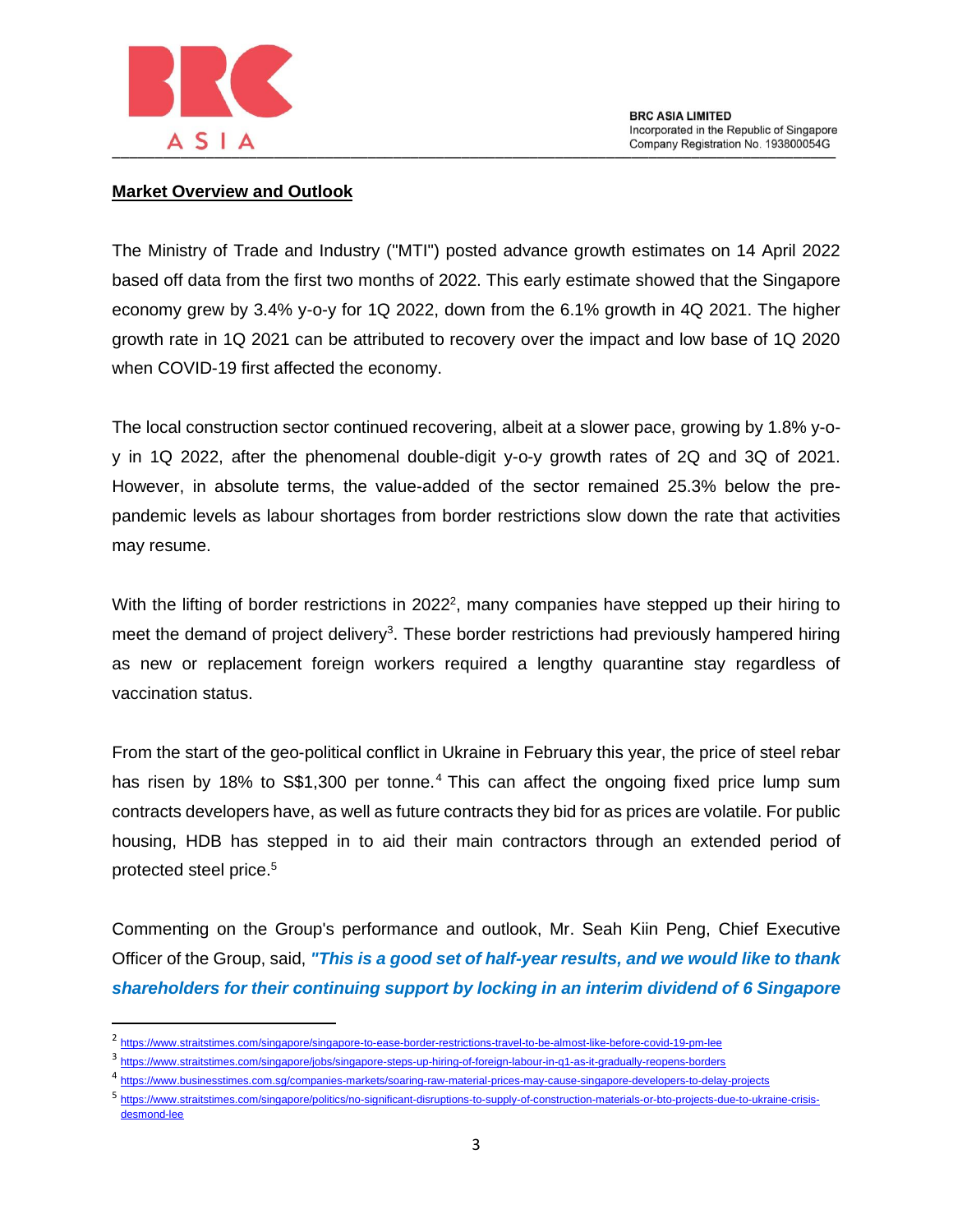

*cents for 1H FY2022. The local construction sector has continued to recover well amidst Singapore's resolute re-opening, and while we can expect stability on this front, external factors are weighing downs the pace of the sector's recovery somewhat. COVID-19 spikes in China and its strict COVID strategy have caused global supply chain disruptions through lockdowns and port traffic delays. The ongoing Russia-Ukraine conflict is also adding a layer of uncertainty in the markets, particularly on commodities and energy. Nevertheless, we should expect these macro issues to sort themselves out in the next 12 months. For BRC, our focus is on the fine-tuning of our processes and products through further mechanisation and digitisation to better serve our customers with our just-in-time total reinforcing steel solutions."*

As at 31 March 2022, the Group's order book stood at S\$1.0 billion. These projects are expected to be delivered progressively in the next 5 years.

--The End--